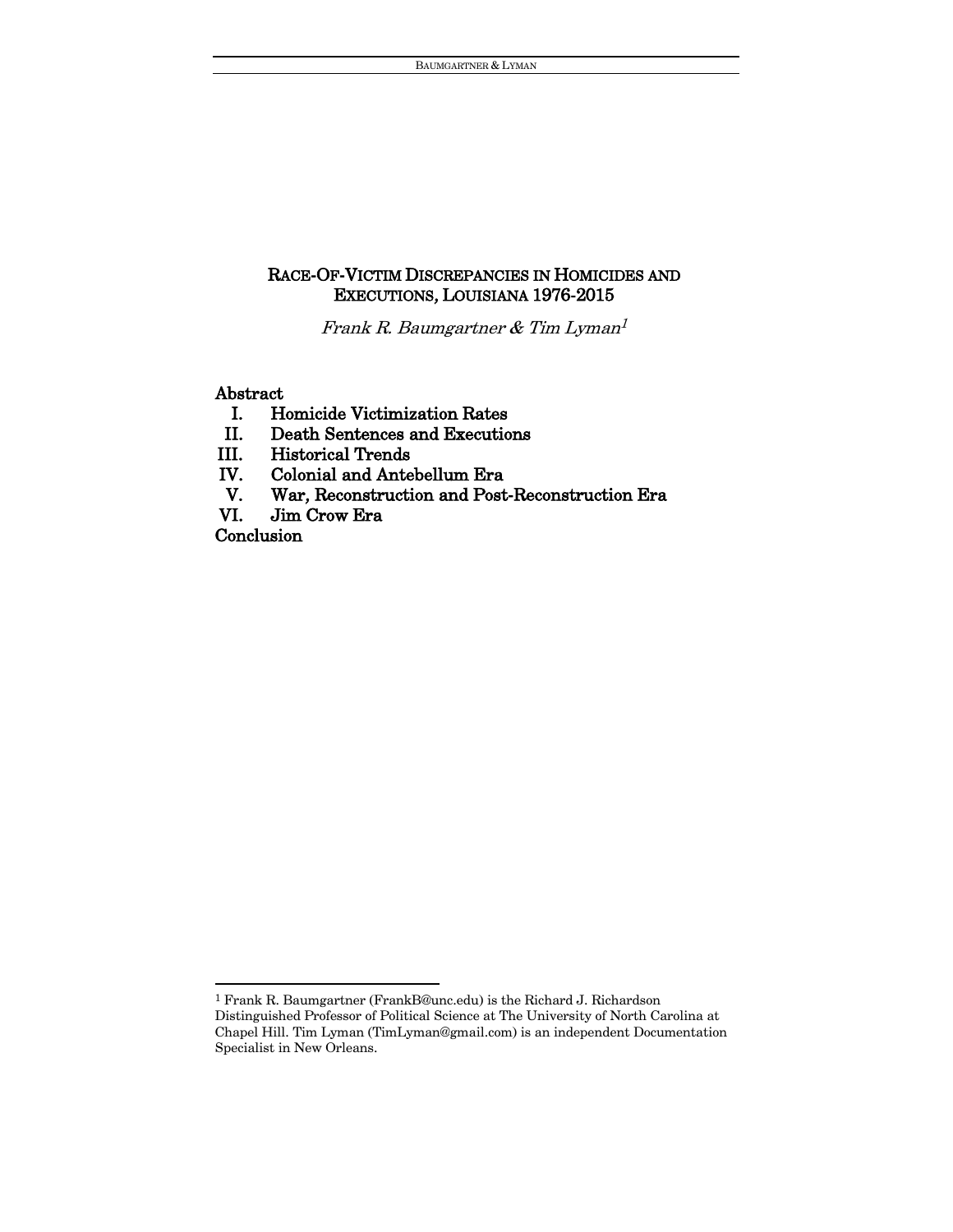#### ABSTRACT

 $\overline{a}$ 

Black male victims comprise 61 percent of homicide victims in present day Louisiana, yet their killers have been executed in only three cases out of 12,949 homicides since Gregg v. Georgia reinstated the death penalty in 1976. This is less than 6 percent of the execution rate for killers of all other victims, and 1/48th the execution rate for the killers of white women. A thorough analysis of Louisiana's homicides and a complete review of its history of executions, using FBI statistics and the Espy File of national executions, reveals that the ultimate punishment has long been reserved for crimes other than killing black men. New here is the compilation and analysis of a complete database of all 241 Louisiana post-Gregg death verdict cases, including their 316 victims. In these cases, 80 percent of the victims are people other than black males.

Being a victim of homicide in Louisiana is heavily dependent on race, gender, and age. Young black males face extremely high rates of homicide victimization compared to other categories. However, the death penalty is very rarely applied in those cases where the victim is a black male.

This study follows methodology established in the detailed analysis of race of victim discrepancies in North Carolina between homicides and executions (Baumgartner, 2010), and in the demonstration nationwide of similar dramatic discrepancies (Baumgartner et al., 2015). This 2015 review of national statistics covering all US executions since 1976 notes that only ten whites have been executed in the modern era for the crime of killing a black male, with six additional cases where a black male was one of multiple victims, including victims of other races or genders. None of these cases were from Louisiana. In fact, we have found no case in the entire history of Louisiana where a white person was executed for killing a black male.<sup>2</sup>

<sup>2</sup> Michael Radelet's review (Radelet, 1989) of almost 16,000 executions in US history dating back to 1608 found just 30 cases in which a white was executed for the crime of killing a black. Only one of these executions was in Louisiana. It occurred in 1752 with a 24-year old white soldier hung for the bayoneting of two negresses (black slave women) who recovered from the attack.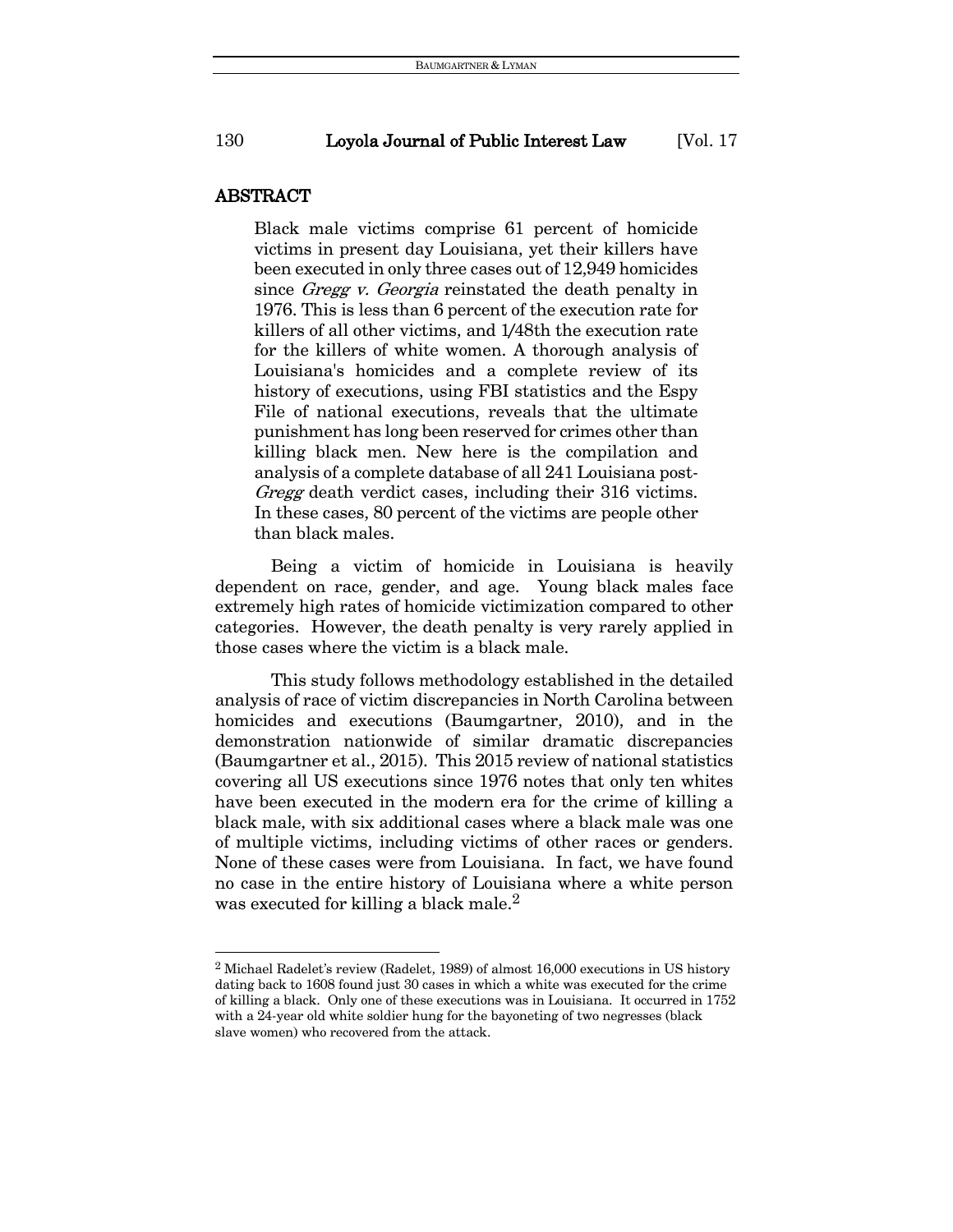The data below demonstrates stark disparities in the use of the death penalty, depending on the race and gender of the victim. This data covers the period of the modern death penalty era, after executions were re-started nationally in 1976, through the end of 2011. Death sentence and execution data continue through July 2015.

### HOMICIDE VICTIMIZATION RATES

20,942 Louisianians have been the victims of homicides in the modern death penalty era. This averages out to almost 600 homicides per year. Of these,

- 81 percent have been male, and
- 72 percent have been African-American (the source-data term is "black").

Table 1 shows the number of homicide victims by race and gender.<sup>3</sup>

The table shows that:

 $\overline{a}$ 

- 61 percent of homicide victims in Louisiana since 1976 have been black males;
- 19 percent have been white males;
- 12 percent have been black females,
- 7 percent have been white females, and
- 1 percent have been persons of other or unknown race or gender.

The killers of these different categories of victims have greatly varying chances of being executed for their crimes.

<sup>3</sup> In the 2010 U.S. Census, African-Americans, or blacks, were 32.0 percent of the Louisiana population. From the time of the first execution in the Louisiana colony in 1722, through statehood to the dawn of the 20<sup>th</sup> century, Louisiana's population was majority black (Hall, 1992; U.S. Census). Since a decline to 47 percent black in the 1900 census, the black population has steadily drawn down to 32 percent by 1960, where it has generally remained.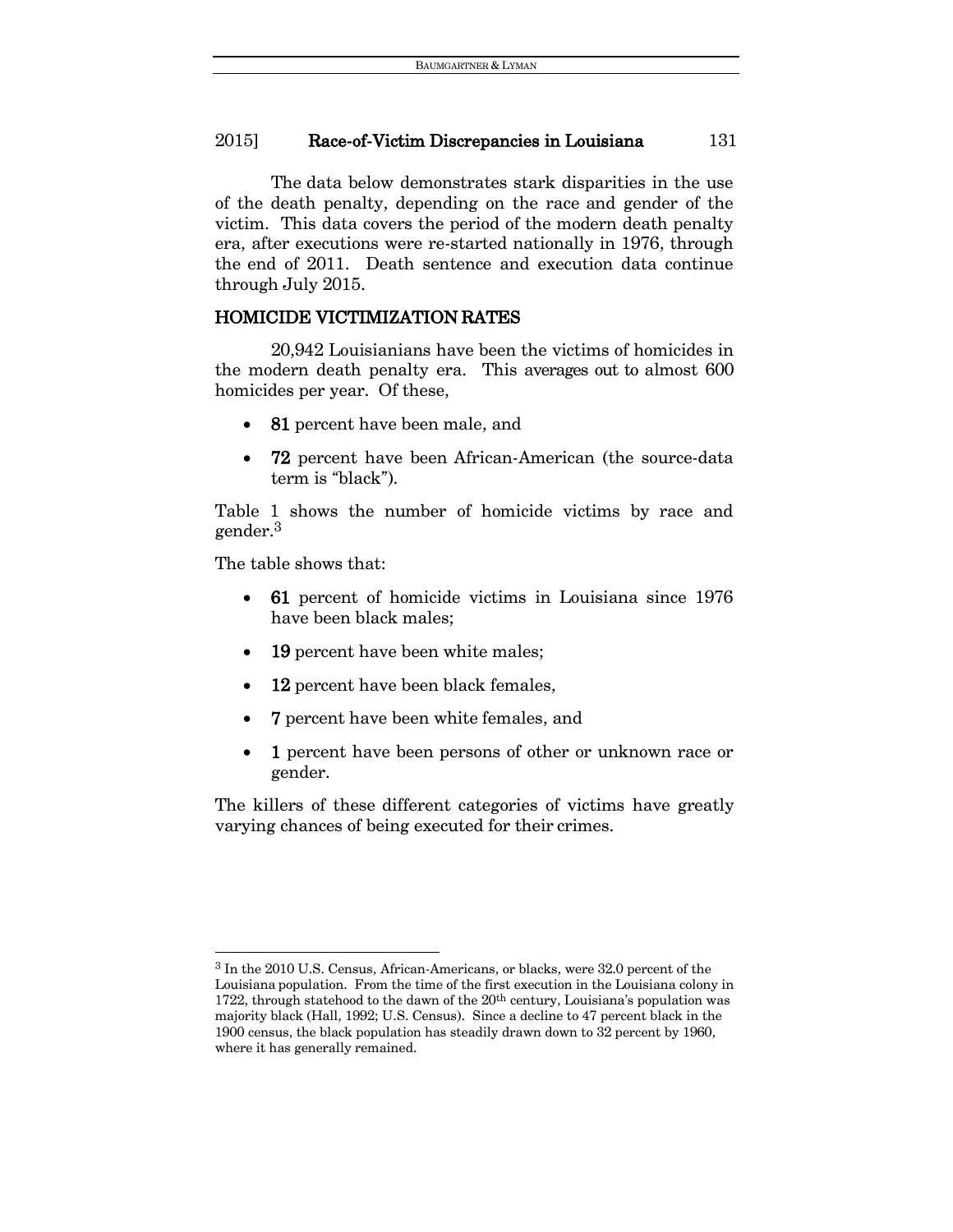| Year | Total | Male | Female | Gender<br>Unknown |     | White Black | Other<br>Races | Race<br>Unknown  | Male | White Black<br>Male | White<br>Female | Black | Race or<br>Gender or<br>Other<br>Female Unknown |
|------|-------|------|--------|-------------------|-----|-------------|----------------|------------------|------|---------------------|-----------------|-------|-------------------------------------------------|
| 1976 | 511   | 391  | 120    | $\mathbf{0}$      | 166 | 345         | $\overline{0}$ | $\mathbf{0}$     | 123  | 268                 | 43              | 77    | $\boldsymbol{0}$                                |
| 1977 | 605   | 472  | 133    | $\boldsymbol{0}$  | 209 | 394         | $\mathbf 1$    |                  | 158  | 312                 | 51              | 82    | $\overline{2}$                                  |
| 1978 | 663   | 528  | 134    | $\mathbf{1}$      | 230 | 431         | $\mathbf{1}$   | $\mathbf{1}$     | 177  | 350                 | 53              | 81    | 3                                               |
| 1979 | 734   | 581  | 150    | 3                 | 238 | 490         | $\overline{2}$ | 4                | 180  | 399                 | 58              | 91    | $\,6$                                           |
| 1980 | 468   | 361  | 107    | 0                 | 187 | 274         | 5              | $\overline{2}$   | 132  | 222                 | 55              | 52    | 7                                               |
| 1981 | 700   | 569  | 130    | $\mathbf 1$       | 250 | 445         | $\overline{2}$ | 3                | 196  | 369                 | 54              | 76    | 5                                               |
| 1982 | 652   | 515  | 137    | $\boldsymbol{0}$  | 225 | 421         | $\overline{5}$ | 1                | 167  | 344                 | 58              | 77    | $\,6$                                           |
| 1983 | 581   | 458  | 122    | $\mathbf 1$       | 181 | 391         | 4              | 5                | 133  | 318                 | 48              | 73    | 9                                               |
| 1984 | 606   | 474  | 131    | $\mathbf 1$       | 213 | 383         | 9              | 1                | 156  | 309                 | 57              | 74    | 10                                              |
| 1985 | 449   | 342  | 107    | $\overline{0}$    | 141 | 305         | 3              | $\boldsymbol{0}$ | 99   | 243                 | 42              | 62    | 3                                               |
| 1986 | 353   | 271  | 81     | $\mathbf 1$       | 156 | 191         | 3              | 3                | 115  | 151                 | 41              | 40    | 6                                               |
| 1987 | 389   | 278  | 111    | 0                 | 124 | 264         | $\overline{0}$ |                  | 76   | 202                 | 48              | 62    | $\boldsymbol{0}$                                |
| 1988 | 466   | 363  | 103    | 0                 | 125 | 337         | $\overline{0}$ | 4                | 91   | 268                 | 34              | 69    | 4                                               |
| 1989 | 604   | 491  | 113    | $\overline{0}$    | 128 | 472         | 4              | $\boldsymbol{0}$ | 95   | 394                 | 33              | 78    | 4                                               |
| 1990 | 643   | 510  | 133    | $\overline{0}$    | 152 | 485         | $\overline{2}$ | 4                | 103  | 401                 | 49              | 84    | $\,6$                                           |
| 1991 | 372   | 283  | 89     | 0                 | 107 | 265         | $\mathbf{0}$   | 0                | 63   | 220                 | 44              | 45    | $\boldsymbol{0}$                                |
| 1992 | 715   | 597  | 117    | $\mathbf{1}$      | 139 | 568         | $\overline{4}$ | 4                | 101  | 489                 | 38              | 79    | 8                                               |
| 1993 | 811   | 656  | 148    | 7                 | 162 | 633         | 8              | 8                | 108  | 541                 | 54              | 92    | 16                                              |
| 1994 | 913   | 746  | 167    | $\overline{0}$    | 192 | 713         | 6              | $\overline{2}$   | 130  | 611                 | 62              | 102   | 8                                               |
| 1995 | 764   | 641  | 122    | $\mathbf 1$       | 152 | 595         | $\mathbf{1}$   | 16               | 117  | 512                 | 35              | 83    | 17                                              |
| 1996 | 788   | 650  | 138    | $\boldsymbol{0}$  | 169 | 607         | $\overline{5}$ | 7                | 127  | 511                 | 42              | 96    | 12                                              |
| 1997 | 672   | 524  | 148    | $\boldsymbol{0}$  | 149 | 506         | 4              | 13               | 104  | 409                 | 45              | 97    | 17                                              |
| 1998 | 579   | 470  | 109    | 0                 | 167 | 406         | $\mathbf{0}$   | 6                | 114  | 350                 | 53              | 56    | 6                                               |

Table 1. Homicide Victimization Rates in Louisiana.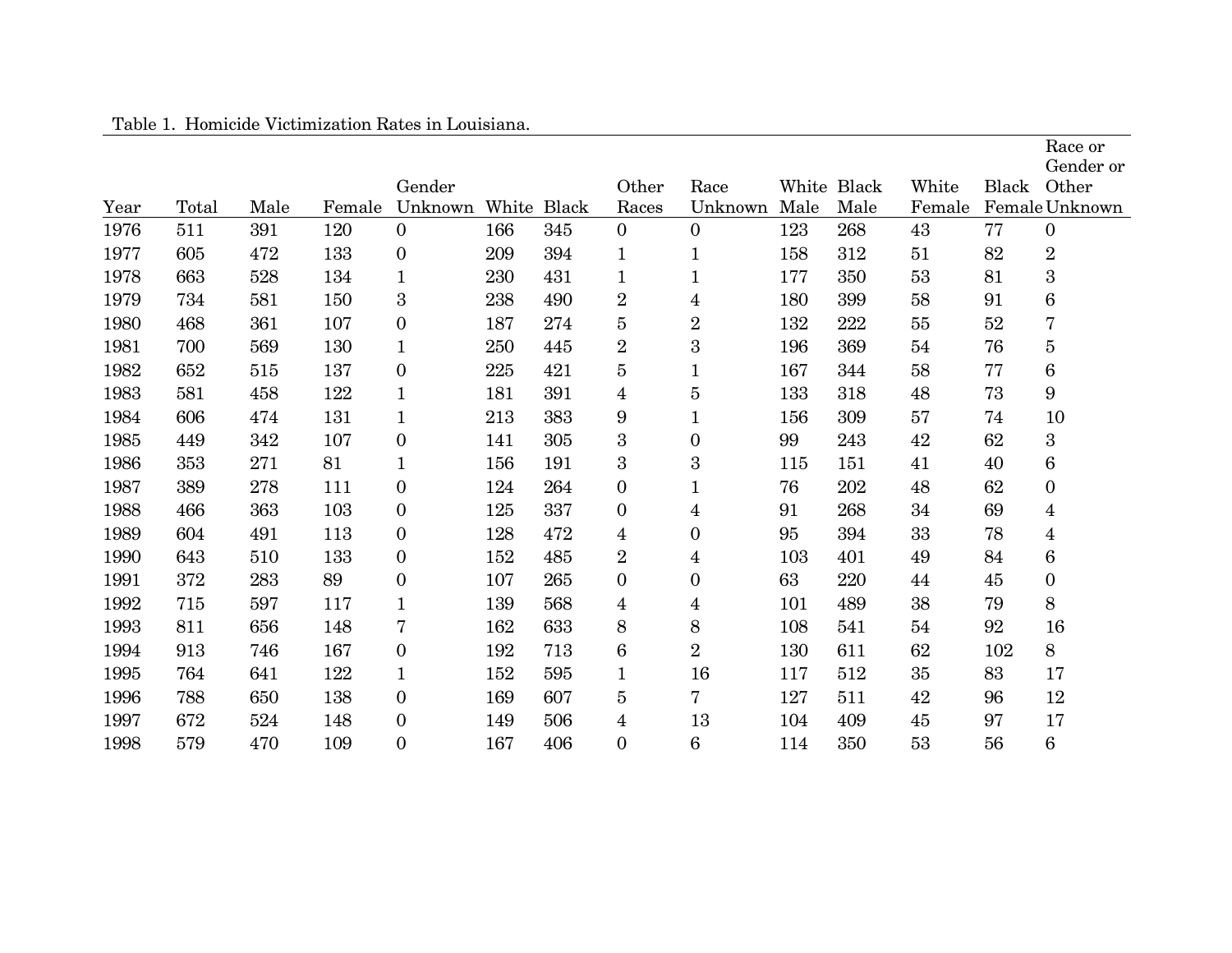| Continued      |        |        |        |                   |       |             |                |                 |       |                     |                 |       |                                                 |
|----------------|--------|--------|--------|-------------------|-------|-------------|----------------|-----------------|-------|---------------------|-----------------|-------|-------------------------------------------------|
| Year           | Total  | Male   | Female | Gender<br>Unknown |       | White Black | Other<br>Races | Race<br>Unknown | Male  | White Black<br>Male | White<br>Female | Black | Race or<br>Gender or<br>Other<br>Female Unknown |
| 1999           | 480    | 379    | 101    | 0                 | 115   | 356         | $\overline{2}$ | $\mathbf 7$     | 76    | 297                 | 39              | 59    | 9                                               |
| 2000           | 555    | 442    | 112111 |                   | 121   | 420         | 4              | 10              | 88    | 342                 | 33              | 78    | 14                                              |
| 2001           | 501    | 413    | 88     | $\boldsymbol{0}$  | 120   | 378         | $\overline{2}$ |                 | 77    | 334                 | 43              | 44    | 3                                               |
| 2002           | 601    | 475    | 125    | 1                 | 156   | 434         | 9              | $\overline{2}$  | 100   | 368                 | 56              | 66    | 11                                              |
| 2003           | 622    | 515    | 107    | $\boldsymbol{0}$  | 131   | 478         | 10             | 3               | 94    | 410                 | 37              | 68    | 13                                              |
| 2004           | 593    | 488    | 104    | $\mathbf{1}$      | 111   | 475         | 4              | 3               | 73    | 410                 | 38              | 64    | 8                                               |
| 2005           | 426    | 355    | 70     |                   | 89    | 327         | 6              | 4               | 62    | 285                 | 27              | 41    | 11                                              |
| 2006           | 524    | 452    | 69     | 3                 | 105   | 407         | 7              | $\overline{5}$  | 77    | 369                 | 28              | 38    | 12                                              |
| 2007           | 616    | 517    | 98     | $\mathbf 1$       | 164   | 435         | 14             | 3               | 127   | 377                 | 37              | 58    | 17                                              |
| 2008           | 426    | 350    | 73     | 3                 | 117   | 305         | $\mathbf{1}$   | 3               | 86    | 262                 | 31              | 42    | 5                                               |
| 2009           | 526    | 439    | 85     | $\overline{2}$    | 121   | 398         | $\overline{2}$ | 5               | 88    | 347                 | 33              | 51    | 7                                               |
| 2010           | 521    | 443    | 78     | $\mathbf{0}$      | 134   | 382         | 3              | $\overline{2}$  | 98    | 340                 | 36              | 42    | 5                                               |
| 2011           | 513    | 435    | 77     | $\mathbf 1$       | 101   | 408         | $\mathbf{1}$   | 3               | 73    | 359                 | 28              | 49    | 4                                               |
| Totals         | 20,942 | 16,874 | 4,037  | 31                | 5,547 | 15,124      | 134            | 137             |       | 3,984 12,693        | 1,563           | 2,428 | 274                                             |
| Percent 100.00 |        | 80.57  | 19.28  | 0.15              |       | 26.49 72.22 | 0.64           | 0.65            | 19.02 | 60.61               | 7.46            | 11.59 | 1.31                                            |

Notes: Data come from Department of Justice/Federal Bureau of Investigation Uniform Crime Reporting Supplementary Homicide Master File Listings 1976-2011. Orleans Parish, with an average of a little over 200 homicides a year, failed to report homicide data to the FBI in 1980 (8 months), 1986 (12 months), 1987 (4 months), 1990 (3 months), 1991 (12 months), 2005 (6 months), 2008 (6 months) and 2009 (1 month) —New Orleans, then, is approximately 10% under-reported over the 36 years.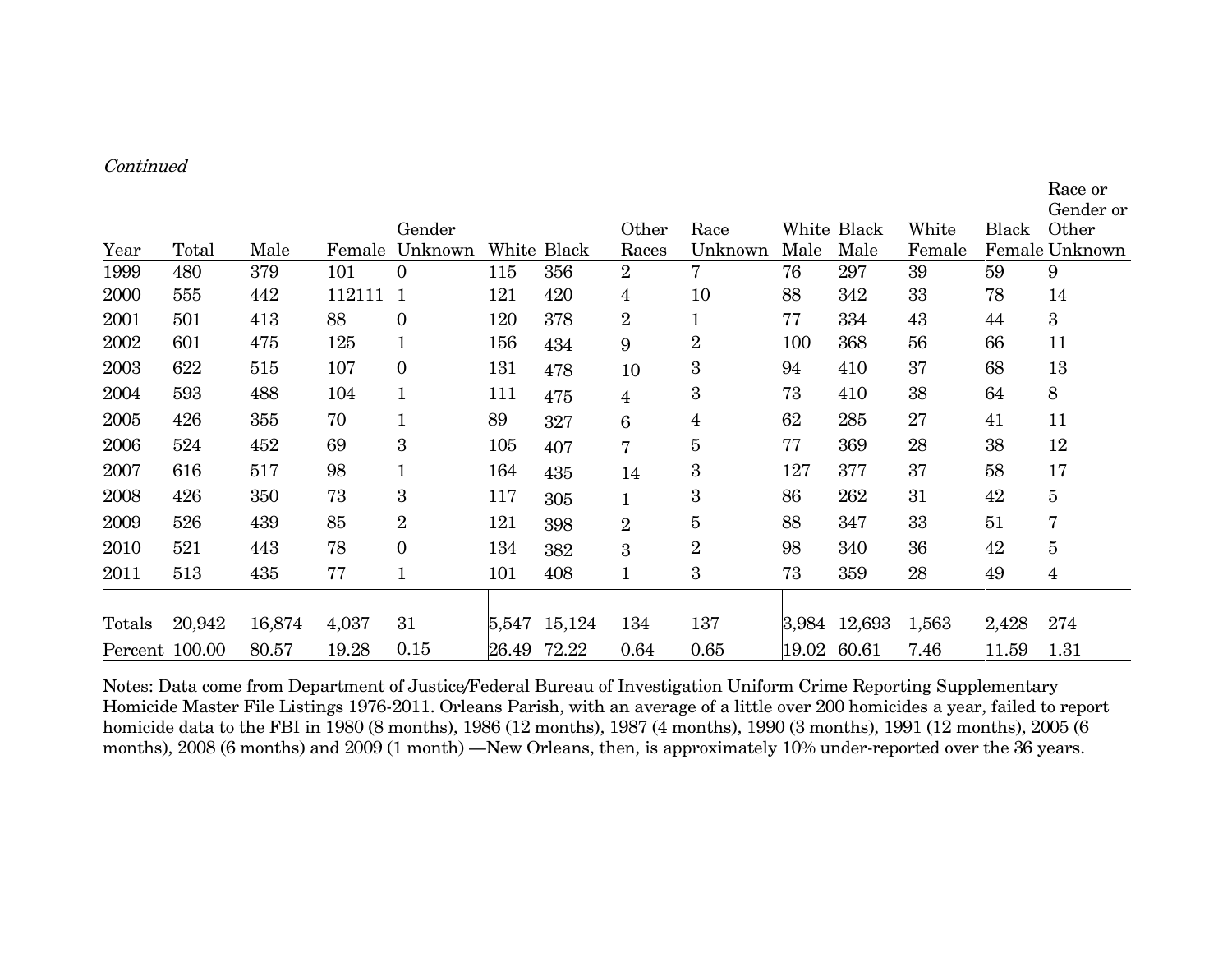#### DEATH SENTENCES AND EXECUTIONS

Louisiana has sentenced 225 people to death (in 241 trials, including retrials) since 1976, for murders that had 316 victims. The victims are characterized in the *center* columns of Table 2.

Louisiana has executed 28 of these individuals. Together, they had a total of 38 victims. The *right* columns of Table 2 show the demographics of the victims of the executed.

Table 2 shows that while black males constitute 61 percent of the victims of homicides, they are just 8 percent of the victims of those who were later executed. White females, by contrast, represent 7 percent of the overall victims, but 47 percent of those for whom the murderer was later put to death.

|                           | All    |              | Death Cases |           | Executed |      |
|---------------------------|--------|--------------|-------------|-----------|----------|------|
| Victim<br>Characteristics | Number | $\%$         | Number      | $\%$      | Number   | $\%$ |
| <b>Black</b>              | 15,121 | 72           | 105         | 33        | 8        | 21   |
| Male                      | 12,693 | 61           | 62          | <i>20</i> | 3        | 8    |
| Female                    | 2,428  | 12           | 43          | 13        | 5        | 13   |
| White                     | 5,547  | 26           | 202         | 64        | 30       | 79   |
| Male                      | 3,984  | 19           | 113         | 36        | 12       | 32   |
| Female                    | 1,563  | 7            | 89          | 28        | 18       | 47   |
| Other/ Unknown            | 274    | $\mathbf{1}$ | 9           | 3         | $\bf{0}$ | 0    |
| <b>TOTAL</b>              | 20.942 | 100          | 316         | 100       | 38       | 100  |

Table 2. Race and Gender of Louisiana Murder Victims, by Punishment Status.

Table 3 combines information from Tables 1 and 2 to show the dramatic differences in the rates of execution for those who kill different types of victims.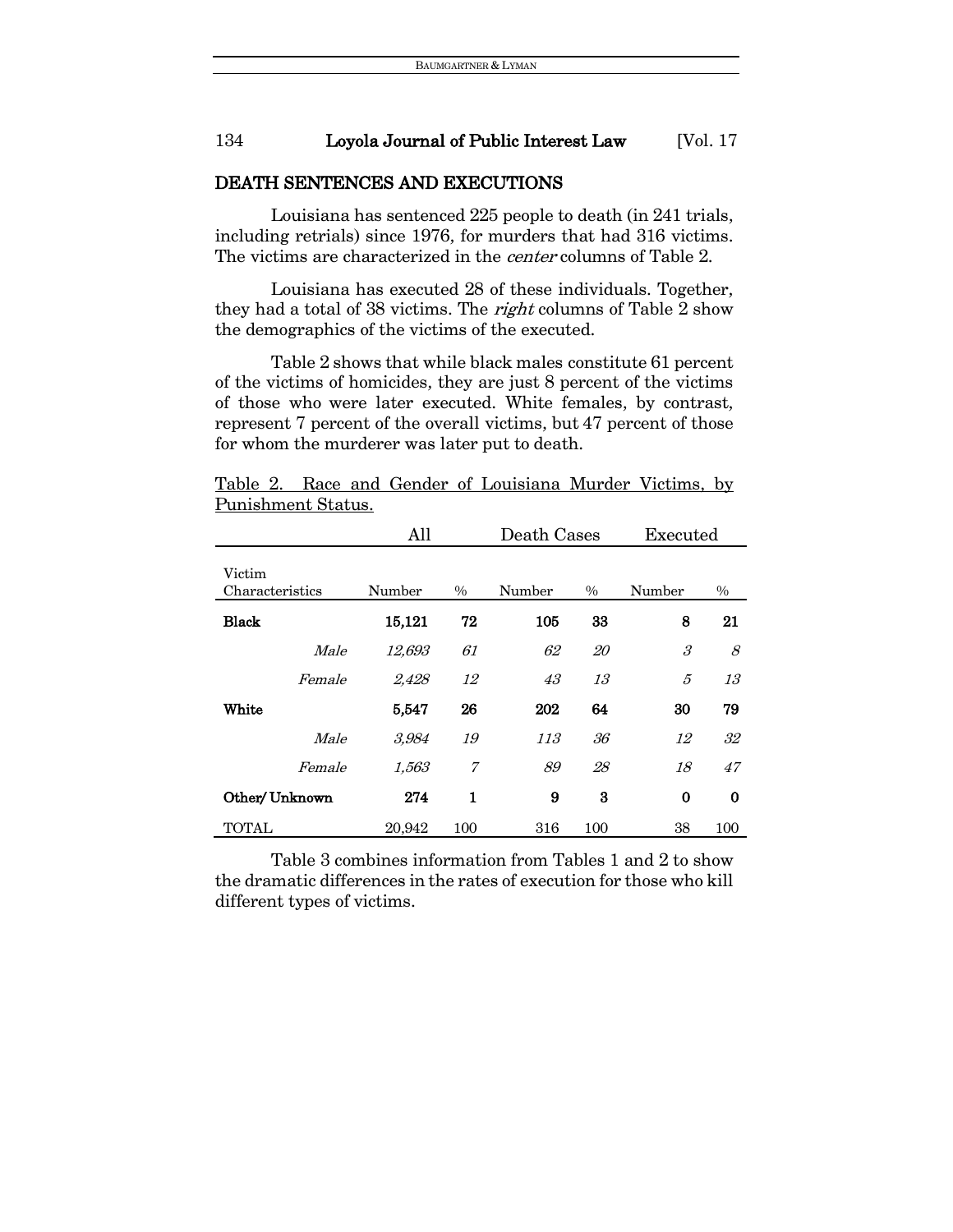| Victim<br>Characteristics       | All<br>Murder<br>Victims | Victims of<br>Persons<br>Sentenced<br>to Death | Victims<br>of<br>Persons<br>Executed | Death<br>Sentencing<br>Rate per<br>1,000<br>Homicides | Execution<br>Rate per<br>1,000<br>Homicides |
|---------------------------------|--------------------------|------------------------------------------------|--------------------------------------|-------------------------------------------------------|---------------------------------------------|
| White Female                    | 1,563                    | 89                                             | 18                                   | 56.94                                                 | 11.52                                       |
| White Male                      | 3,984                    | 113                                            | 12                                   | 28.36                                                 | 3.01                                        |
| <b>Black Female</b>             | 2,428                    | 43                                             | 5                                    | 17.71                                                 | 2.06                                        |
| <b>Black Male</b>               | 12,693                   | 62                                             | 3                                    | 4.88                                                  | 0.24                                        |
| Other/<br>Unknown<br>All Except | 274                      | 9                                              | $\Omega$                             | 32.85                                                 |                                             |
| Black Male                      | 8,249                    | 254                                            | 35                                   | 30.79                                                 | 4.24                                        |
| <b>TOTAL</b>                    | 20.942                   | 316                                            | 38                                   | 15.38                                                 | 1.81                                        |

Table 3. Execution Rates per 1,000 Murders, by Victim Characteristics.

The killers of 316 homicide victims have been sentenced to death in Louisiana since 1976, and the killers of 38 victims have been executed. With a total of 20,942 homicides having occurred, it is clear that only a minute proportion of all murders are punished by death. Fewer than 2 percent of all homicides lead to a death sentence, and fewer than 0.2 percent lead to an execution, as the bottom row of Table 3 shows.

The dramatic differences in the likelihood of the use of capital punishment by race and gender of the victim are clear whether we look at death sentences or executions. The two columns to the right of Table 3 above show the rate of capital punishment per 1,000 homicides. With the killers of 89 white females sentenced to death out of a total of 1,563 homicides, the rate of death sentencing is 56.94 per 1,000 (or 5.7 percent); the rate of execution is 11.52 per 1,000 (or 1.2 percent). As we move from white females to white males to black females and finally to black males, we see monotonic declines in the rates at which these homicides receive the ultimate sanction: death sentences per 1,000 homicides move from 57 to 28 to 18 to 5, and execution rates decline from 12 to 3 to 2 to 0.2 per 1,000 homicides. The killer of a white female is 12 times (56.94/4.88) more likely to be sentenced to death, and 48 times (11.52/0.24) more likely to be executed, than the killer of a black male.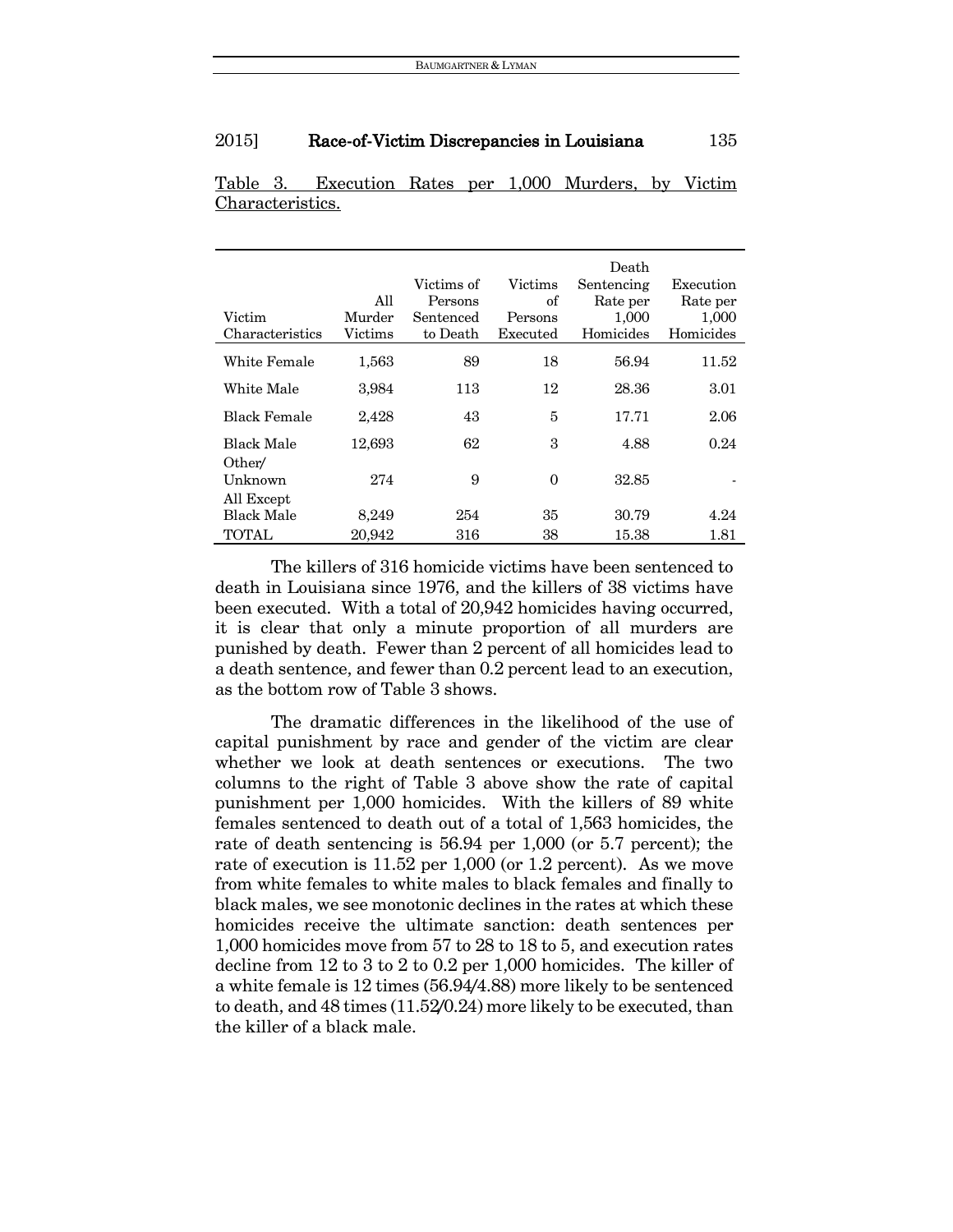Figures 1, 2 and 3 below illustrate the data presented above.

Figure 1. Race and Gender of Louisiana Murder Victims, by Execution Status.

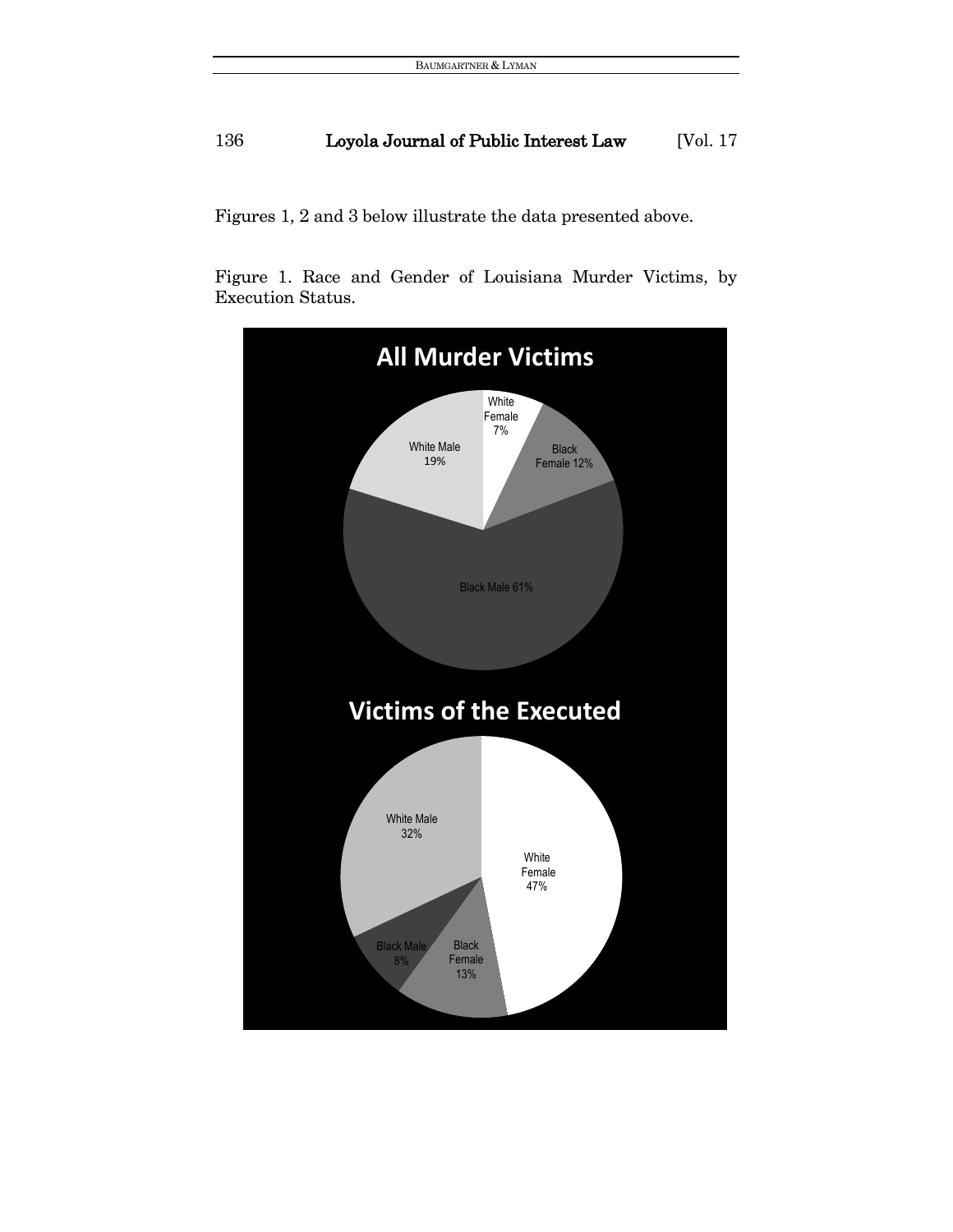

Figure 2. Execution Rates per 1,000 Murders, by Victim Characteristics.

Figure 3. Race and Gender of Louisiana Murder Victims, by Punishment Status.

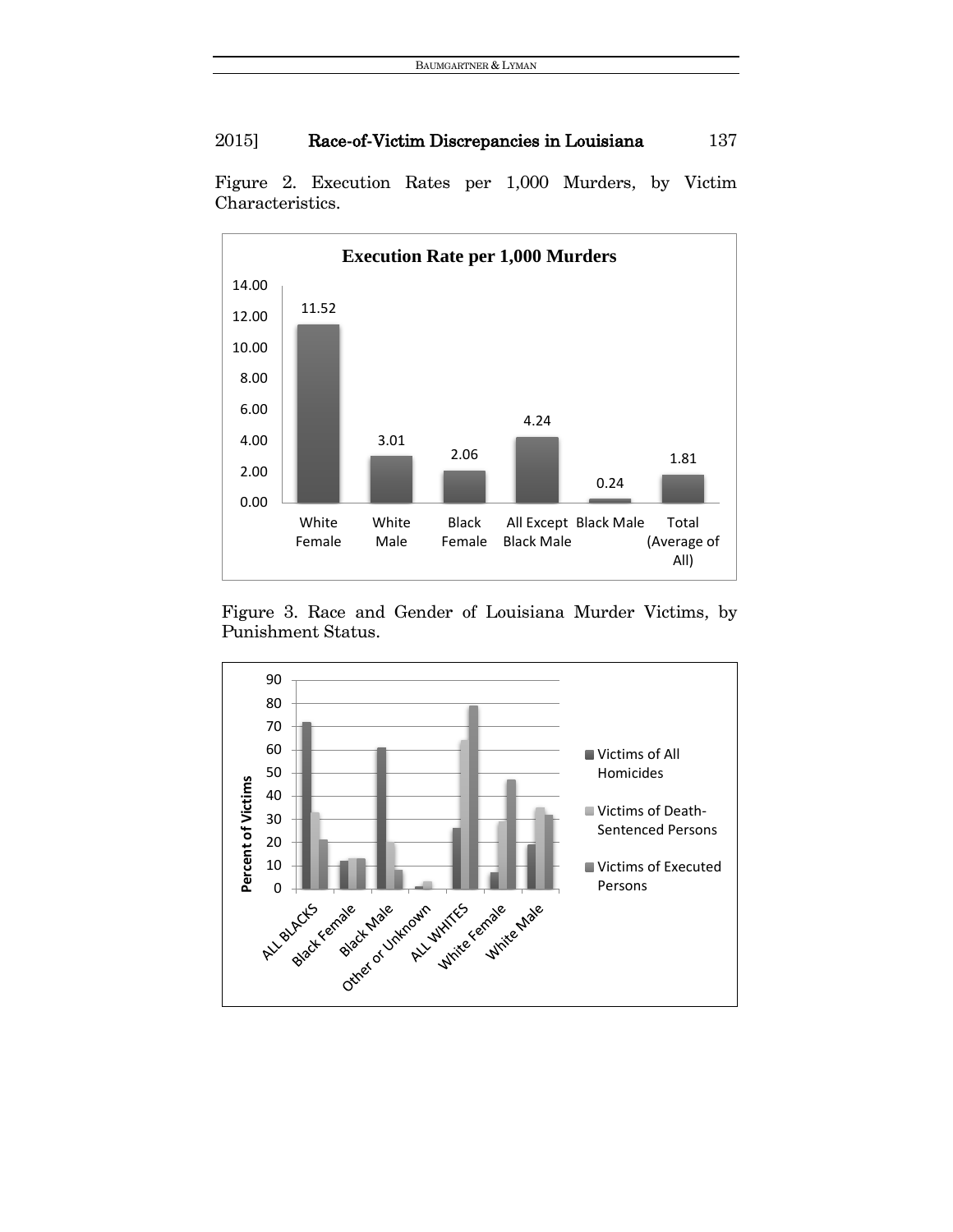### HISTORICAL TRENDS

Are the racial tendencies in the application of Louisiana's death penalty new, or do they reflect long-standing patterns? In order to address this question, we can compare rates of execution over various eras of Louisiana history for white and black defendants (victim race is not known). Table 4 presents these data (calculated from Espy and Smylka, 2004).

| Era        | Decade   |                | Homicides      |                          |                | Non-Homicides  |                          |                |  |
|------------|----------|----------------|----------------|--------------------------|----------------|----------------|--------------------------|----------------|--|
|            |          | <b>BLK</b>     | WHI            | <b>OTH</b><br><b>UNK</b> | <b>BLK</b>     | WHI            | <b>OTH</b><br><b>UNK</b> |                |  |
|            | 1722-31  | $\overline{2}$ | $\theta$       | $\theta$                 | 8              | $\overline{2}$ | $\mathbf{1}$             | 13             |  |
| French     | 1732-41  | $\overline{0}$ | $\theta$       | $\theta$                 | $\theta$       | $\theta$       | $\theta$                 | $\mathbf{0}$   |  |
| Colonial   | 1742-51  | $\overline{2}$ | $\Omega$       | $\mathbf{0}$             | $\mathbf{1}$   | $\overline{0}$ | $\theta$                 | 3              |  |
|            | 1752-61  | $\overline{0}$ | $\overline{4}$ | $\overline{0}$           | $\overline{0}$ | $\mathbf{1}$   | $\overline{0}$           | 5              |  |
|            | 1762-71  | $\overline{2}$ | $\mathbf{1}$   | $\mathbf{0}$             | $\overline{0}$ | 6              | $\mathbf{0}$             | 9              |  |
| Spanish    | 1772-81  | 3              | $\mathbf{0}$   | $\mathbf{0}$             | 3              | $\overline{0}$ | $\theta$                 | 6              |  |
| Colonial   | 1782-91  | $\overline{0}$ | $\Omega$       | $\mathbf{0}$             | $\overline{0}$ | $\overline{2}$ | $\theta$                 | $\overline{2}$ |  |
|            | 1792-01  | $\overline{0}$ | $\overline{0}$ | $\overline{0}$           | 23             | $\overline{0}$ | $\overline{0}$           | 23             |  |
|            | 1802-11  | $\mathbf{0}$   | $\overline{2}$ | $\mathbf{0}$             | 16             | $\overline{0}$ | $\theta$                 | 18             |  |
|            | 1812-21  | $\overline{2}$ | $\mathbf{1}$   | $\overline{0}$           | $\mathbf{0}$   | 3              | $\theta$                 | 6              |  |
| Antebellum | 1822-31  | $\overline{0}$ | $\overline{4}$ | 3                        | $\mathbf{1}$   | $\overline{0}$ | $\theta$                 | 8              |  |
|            | 1832-41  | 14             | $\mathbf{1}$   | $\mathbf{0}$             | 53             | $\overline{0}$ | $\theta$                 | 68             |  |
|            | 1842-51  | 3              | $\Omega$       | $\mathbf{0}$             | 7              | $\overline{0}$ | $\theta$                 | 10             |  |
|            | 1852-61  | 9              | 5              | 3                        | 1              | 5              | $\mathbf{1}$             | 24             |  |
|            | subtotal | 37             | 18             | 6                        | 113            | 19             | $\overline{2}$           | 195            |  |

Table 4. History of Executions in Louisiana by Race and Crime.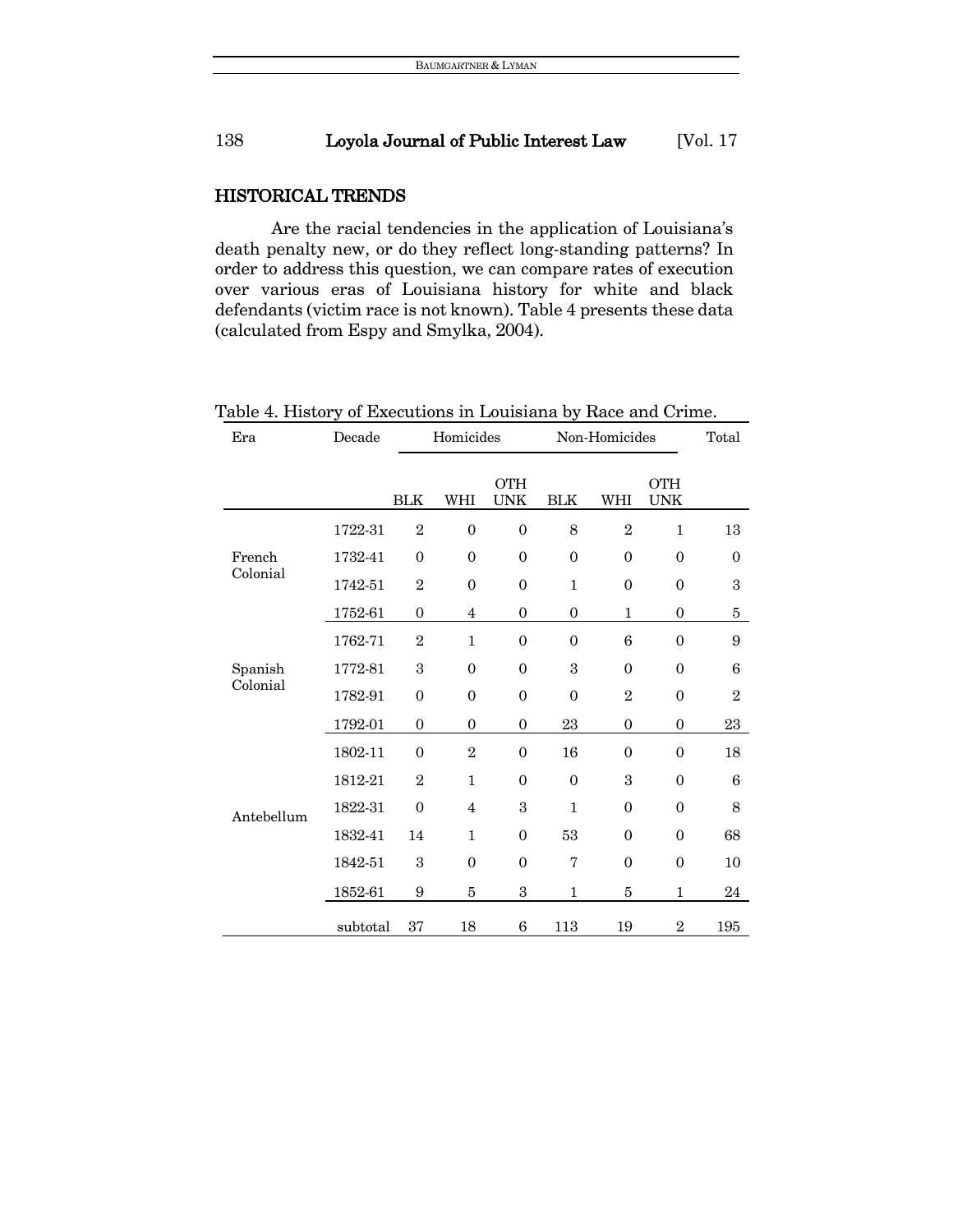| 2015] | Race-of-Victim Discrepancies in Louisiana | 139 |
|-------|-------------------------------------------|-----|
|       |                                           |     |

| Era                     | Decade  |                  | Non-Homicides<br>Homicides |                          |                |                |                          | Total          |
|-------------------------|---------|------------------|----------------------------|--------------------------|----------------|----------------|--------------------------|----------------|
|                         |         | <b>BLK</b>       | WHI                        | <b>OTH</b><br><b>UNK</b> | <b>BLK</b>     | WHI            | <b>OTH</b><br><b>UNK</b> |                |
| War &<br>Reconstruction | 1862-71 | $\theta$         | $\boldsymbol{2}$           | $\mathbf{0}$             | 1              | 1              | 4                        | 8              |
|                         | 1872-81 | 21               | $\mathbf{1}$               | 3                        | $\mathbf{2}$   | $\theta$       | $\theta$                 | 27             |
| Post-<br>Reconstruction | 1882-91 | 55               | 8                          | 3                        | $\overline{2}$ | $\overline{2}$ | $\theta$                 | 70             |
|                         | 1892-01 | 35               | 8                          | $\mathbf{1}$             | $\mathbf{1}$   | $\mathbf{0}$   | 1                        | 46             |
|                         | 1902-11 | 35               | 11                         | $\overline{4}$           | 10             | $\sqrt{2}$     | $\Omega$                 | 64             |
|                         | 1912-21 | 15               | 14                         | 11                       | 9              | $\theta$       | $\theta$                 | 50             |
| Jim Crow                | 1922-31 | 19               | 19                         | $\mathbf{1}$             | 5              | $\theta$       | $\theta$                 | 44             |
|                         | 1932-41 | 29               | 20                         | 8                        | $\overline{4}$ | $\theta$       | $\theta$                 | 61             |
|                         | 1942-51 | 24               | 6                          | 8                        | 9              | $\theta$       | $\mathbf{1}$             | 46             |
|                         | 1952-61 | 13               | $\mathbf{1}$               | $\mathbf{0}$             | 5              | $\mathbf{0}$   | 1                        | 19             |
|                         | 1962-71 | $\mathbf{0}$     | $\mathbf{0}$               | $\mathbf{0}$             | $\mathbf{0}$   | $\mathbf{0}$   | $\mathbf{0}$             | $\mathbf{0}$   |
|                         | 1972-81 | $\mathbf{0}$     | $\mathbf{0}$               | $\mathbf{0}$             | $\Omega$       | $\theta$       | $\overline{0}$           | $\Omega$       |
| Modern                  | 1982-91 | 9                | 11                         | $\boldsymbol{0}$         | $\Omega$       | $\theta$       | $\theta$                 | 20             |
|                         | 1992-01 | 4                | $\overline{2}$             | $\theta$                 | $\theta$       | $\theta$       | $\theta$                 | 6              |
|                         | 2002-11 | $\boldsymbol{0}$ | $\overline{2}$             | $\boldsymbol{0}$         | $\mathbf{0}$   | $\mathbf{0}$   | $\boldsymbol{0}$         | $\overline{2}$ |
| <b>TOTAL</b>            |         | 296              | 123                        | 45                       | 161            | $24\,$         | 9                        | 658            |

#### Continued

Table 4 shows the entire historical record of the number of executions by decade and era since the first execution in 1722. In general, we see that state executions of blacks outnumber those of whites by a 3-to-1 margin over the course of Louisiana history, despite the population being divided fairly equally between the two races, and the history being divided fairly equally between the slavery and post-slavery times. A few notes on certain eras follow.

### COLONIAL AND ANTEBELLUM ERAS

Of the 195 executions in these eras, only fifty-five were for homicides committed by blacks or whites. Of the 132 nonhomicide executions of blacks and whites, thirty-one were for nonpolitical crimes like theft, attempted murder, arson, or unknown; while 101, the majority of executions in these eras, were for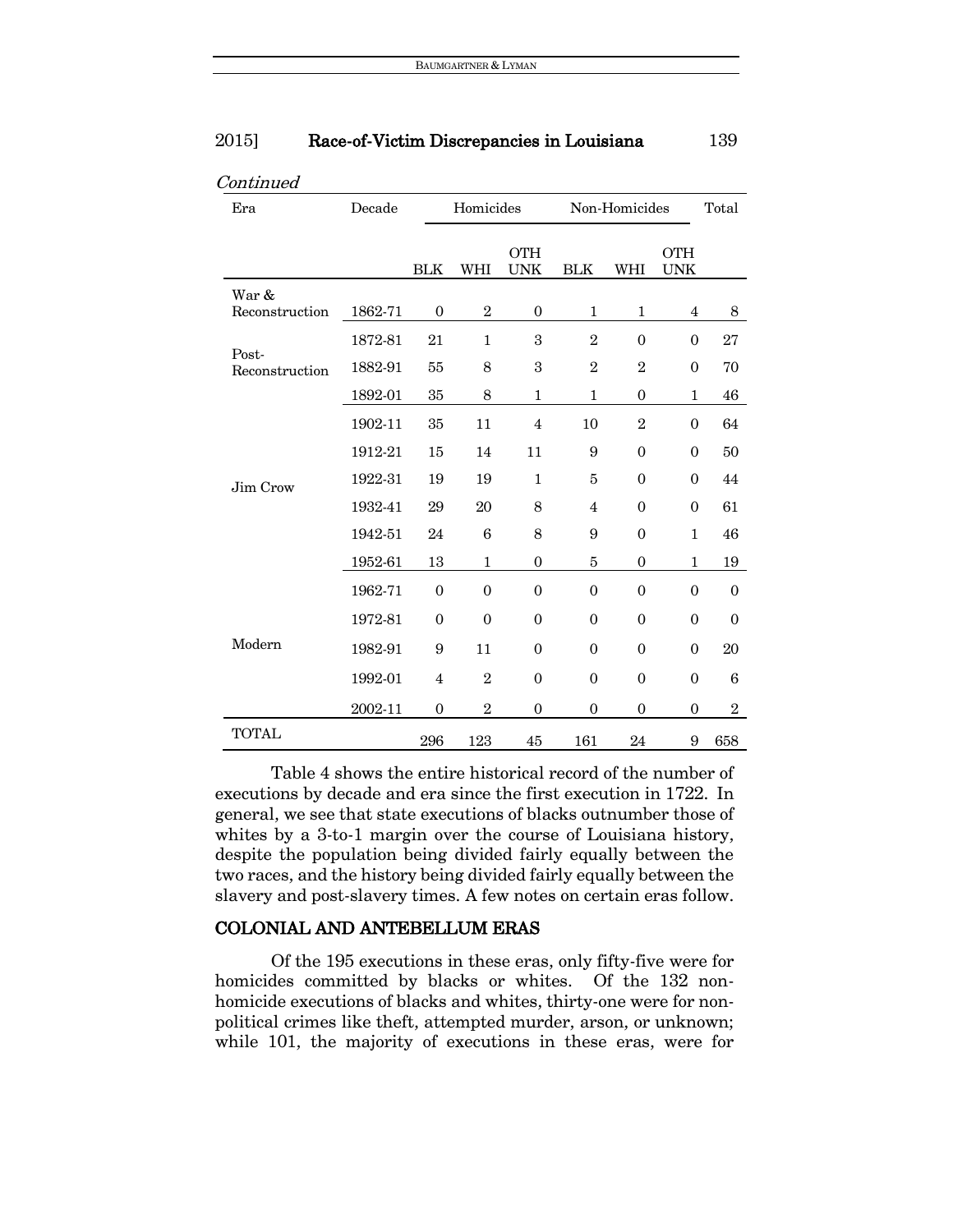political crimes. Executions for political crimes, intended to deter others, were: nine whites (six for treason, two for piracy, and one for slave revolt), and ninety-two blacks, all for slave revolt,  $4$  all but four occurring in the following five incidents:

- 1730 Following the Fort Rosalie (Natchez MS) Indian massacre of French. Eight black slaves were found to be conspirators and broken on the wheel in the Place d'Armes (now Jackson Square), New Orleans.
- 1795 The Pointe Coupee Parish uprising. Twenty-three black slave conspirators were executed, their severed heads placed on poles along the river levee.
- 1811 The German Coast (St Charles Parish) insurrection. A planter's militia killed a group of around 100 insurrectionists, and sixteen black slave survivors were later executed. Heads of the dead insurrectionists were placed on poles along the thirty miles of the eastern bank's river levee above New Orleans.
- 1837 The Cheneyville (Rapides Parish) uprising. Twelve conspirators were executed when Lewis Cheney, slave of David Cheney, planned and organized an insurrection so that he could be manumitted when he revealed the plot to authorities (he was).
- 1840 Troubles in Lafayette Parish. Twenty-nine black slaves were executed in serial episodes of vigilantism under the political cover and state sanction of US Senator Alexandre Mouton, local large slaveholder.<sup>5</sup>

 $\overline{a}$ <sup>4</sup> "Slave insurrections were rare, exceptional occurrences…. They followed, by several years, peaks in the highly uneven volume of slave importation – peaks that occurred in the early 1720s, in the late 1780s, and in the four years from 1804 to 1808." (Faber, 2010) One can add the 1820s and 1830s to this list, when the enslaved increased from 69,000 to 168,000, and from 52% to 55% of the state population. <sup>5</sup> Of the 1830s, Brasseaux writes, "Later in the decade, the parish police jury adopted increasingly repressive slave regulations. Because of such repression, the Lafayette Acadians' fear of slave revolt became a self-fulfilling prophecy, resulting in an abortive servile uprising in 1840." (Brasseaux, 1992).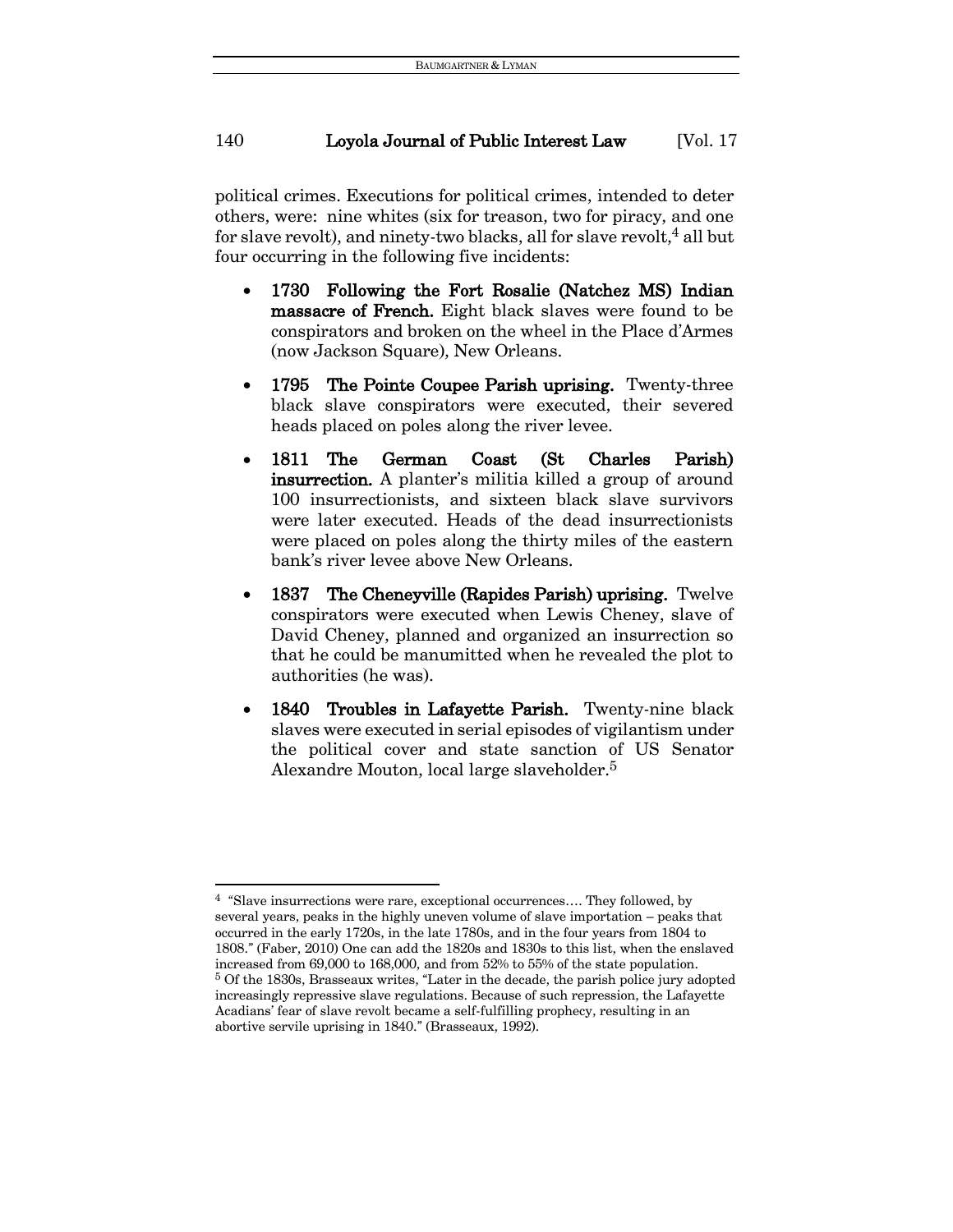# WAR, RECONSTRUCTION, AND POST-RECONSTRUCTION ERAS

Executions for murder from the Civil War to the end of the 19<sup>th</sup> century numbered 111 blacks and nineteen whites. This may seem unbalanced in a still majority-black state, but it pales in comparison to Louisiana's interracial murder count during the twelve years of vigilante pogroms around the state during Reconstruction – 1,472 blacks killed by whites versus 115 whites killed by blacks (Vandal, 1991). Not only were white murderers not executed, they were only rarely arrested. Nor did the vigilantism stop in the Post-Reconstruction era – it merely slowed, as lynchings, a new form of extrajudicial execution, took hold.

#### JIM CROW ERA

By 1900, black voters had been reduced to 5,320 on the Louisiana voting rolls. In 1910 that number was down to 730, less than 0.5 percent of the state's eligible black men (Pildes, 2013). While the Jim Crow era was the heyday for executing murderers of all races, executions for non-homicide crimes also came back in this era, no longer for political crimes, but now for rape and attempted rape. Was this a new kind of deterrence? Forty-seven black men were executed for sex crimes in the era, but only three white men. (one each in 1906, 1907, and 1957).

#### **CONCLUSION**

The presentation of various statistics compiled here suggests that there has been a long-standing connection between race and execution, in particular when we consider the racial status of the victim of the crime. Although whites constitute only around a quarter (26 percent) of modern-era homicide victims, they are close to two-thirds (64 percent) of the victims in death sentence cases, and nearly four-fifths (79 percent) of the victims in cases that have ended in execution.

The bulk of homicides in Louisiana affect African-American men (especially young men). However, the likelihood of being executed for these crimes in this modern era is forty-eight times lower than for the killing of a white woman. At 0.24 percent, the rate of execution for killing a black man in the modern period is less than the 0.5 percent of eligible Louisiana black men allowed to vote in 1910, when Jim Crow laws had reduced their voting rolls to the paltry number of 730 registered voters, out of a black male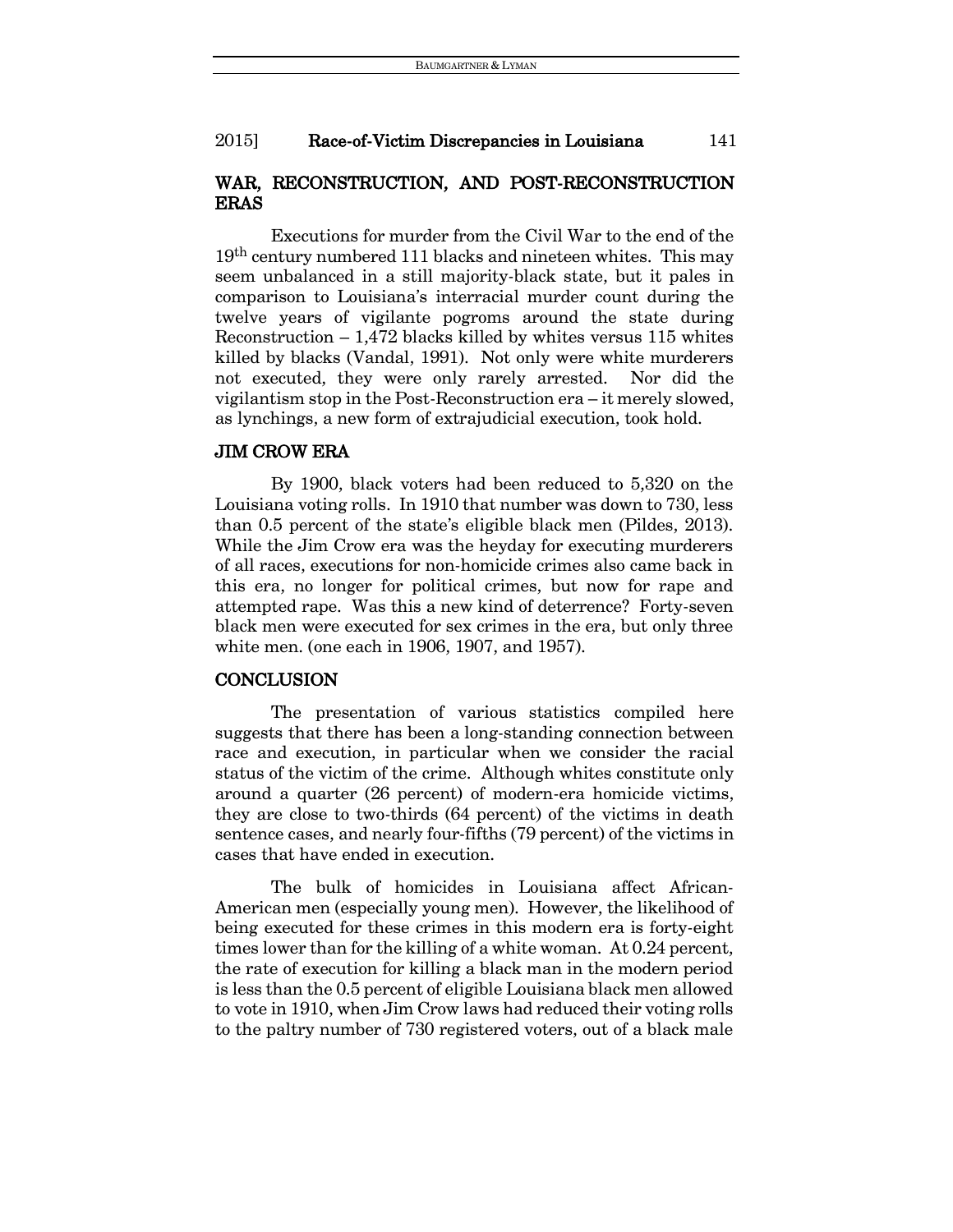population around a half million. And this 0.24 percent is just 6 percent of the rate of execution for the killing of all other victim types, and 2 percent of the rate for killing white females.

Any justification of the death penalty must involve equal protection. The Fourteenth Amendment to the US Constitution states that "no state shall ... deny to any person within its jurisdiction the equal protection of the laws." <sup>6</sup> Here we have a class of persons, the families and communities of murdered black males, so denied.

 $\overline{a}$ 

<sup>6</sup> U.S. CONST. amend. XIV, § 1.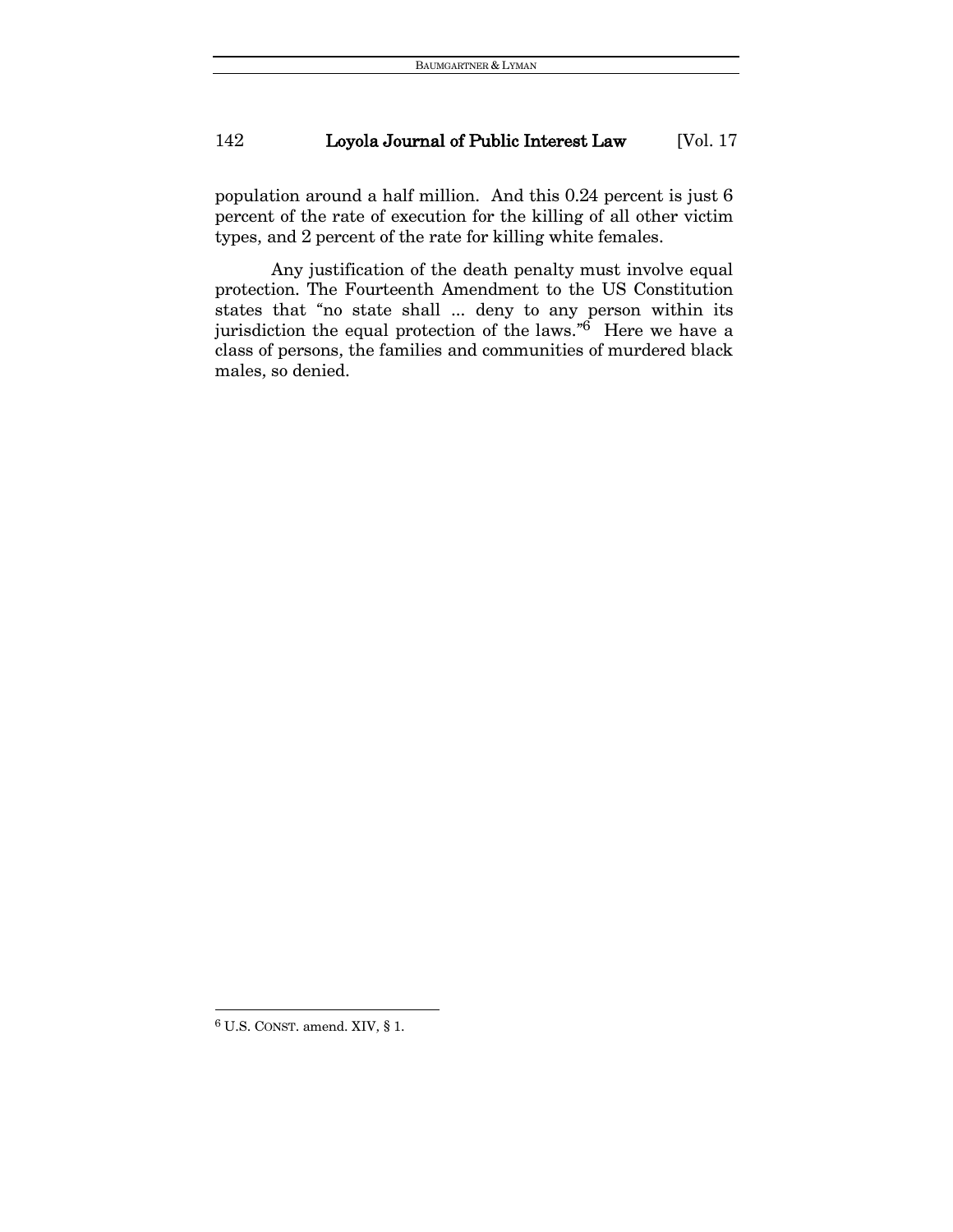#### REFERENCES

- Baumgartner, Frank R. 2010. Racial Discrepancies in Homicide Victimization and Executions in North Carolina, 1976- 2013. http://www.unc.edu/~fbaum/Innocence/NC/Racialdiscrepancies-NC-homicides-executions.pdf.
- Baumgartner, Frank R., Amanda J. Grigg & Alisa Mastro. 2015. #BlackLivesDon'tMatter: race-of-victim effects in US executions, 1976-2013. Politics, Groups and Identities, Volume 3, Issue 2, April 2015, pages 209-221.
- Brasseaux, Carl A. 1992. Acadian to Cajun: Transformation of a People 1803-1877. University Press of Mississippi.
- Espy, M. Watt, and John Ortiz Smykla. 2004. Executions In The United States, 1608-2002: The Espy File [Computer file]. 4th ICPSR ed. Compiled by M. Watt Espy and John Ortiz Smykla, University of Alabama. Ann Arbor, MI: Interuniversity Consortium for Political and Social Research [producer and distributor].
- Faber, Lo. 2010. Slave Insurrections in Louisiana. Published in KnowLA Encyclopedia of Louisiana, [online] edited by David Johnson. Louisiana Endowment for the Humanities.
- Hall, Gwendolyn Midlo. 1992. The Formation of Afro-Creole Culture, an essay in Creole New Orleans: Race and Americanization, edited by Hirsch and Logsdon, Louisiana State University Press.
- Pildes, Richard H. 2013. Democracy, Anti-Democracy, and the Canon. Originally published in Constitutional Commentary, Vol 17, 2000. Revised copy available at SSRN: http://ssrn.com/abstract=224731.
- Radelet, Michael. 1989. Executions of Whites for Crimes Against Blacks: Exceptions to the Rule?, Sociological Quarterly, 30:4 (1989:Winter) p.529.
- U.S. Census Population Division. 2005. Historical Census Statistics On Population Totals By Race, 1790 to 1990, and By Hispanic Origin, 1970 to 1990, For Large Cities And Other Urban Places In The United States. http://www.census.gov/population/www/documenta tion/twps0076/twps0076.pdf?cssp=SERP.